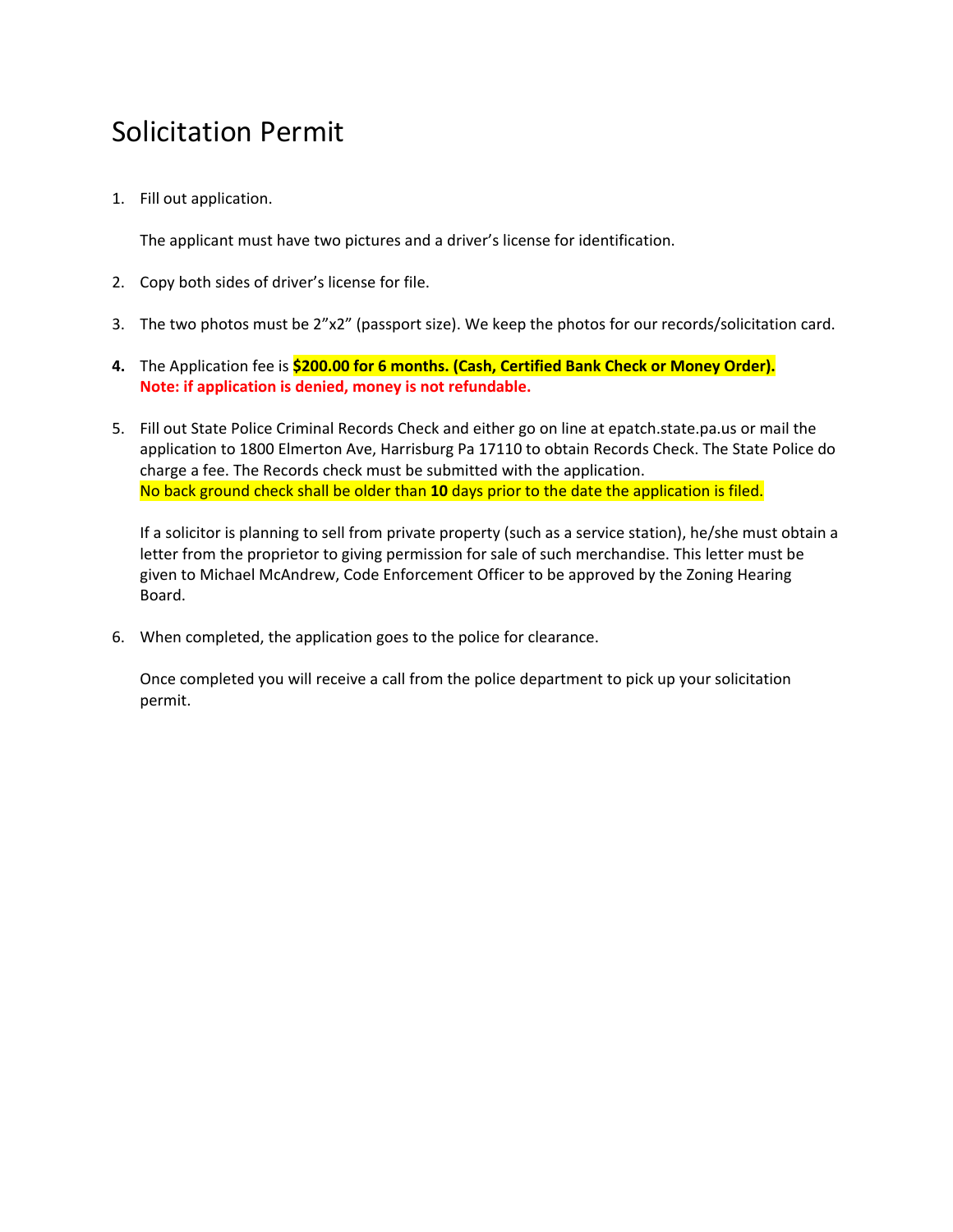

## **GUIDELINES FOR SOLICITATION WITHIN WHITPAIN TOWNSHIP**

It is to be understood that the permit can be issued for a six (6) month period and at the end of the six (6) months from the date of issue the permit must be reissued and an additional fee paid. Soliciting permitted between the **hours of 9:00 a.m. – 9:00 p.m.**

Permits can be issued only for the purpose shown above and if the applicant wishes to solicit for another purpose, a new application must be made.

Permit card will not be transferred or loaned from the person whose photograph and identity appears on the card, to any other person. This will render the permission invalid and may not be renewed.

Permit can be revoked at any time, for just cause upon the discretion of the Township authorities.

UPON REQUEST THE PERMIT MUST BE DISPLAYED TO ANY PROSPECTIVE CUSTOMER ANY POLICE OFFICER.

Persons in violation of the Ordinance under which this permit is issued will be subject to a fine of \$300.00 together with the costs of prosecution, or, in default thereof, shall suffer imprisonment not to exceed thirty (30) days in the County Prison.

\_\_\_\_\_\_\_\_\_\_\_\_\_\_\_\_\_\_\_\_\_\_\_\_\_\_\_\_\_\_\_ \_\_\_\_\_\_\_\_\_\_\_\_\_\_\_\_\_\_\_\_\_\_

Signature of Applicant Date Controller and Date Date Date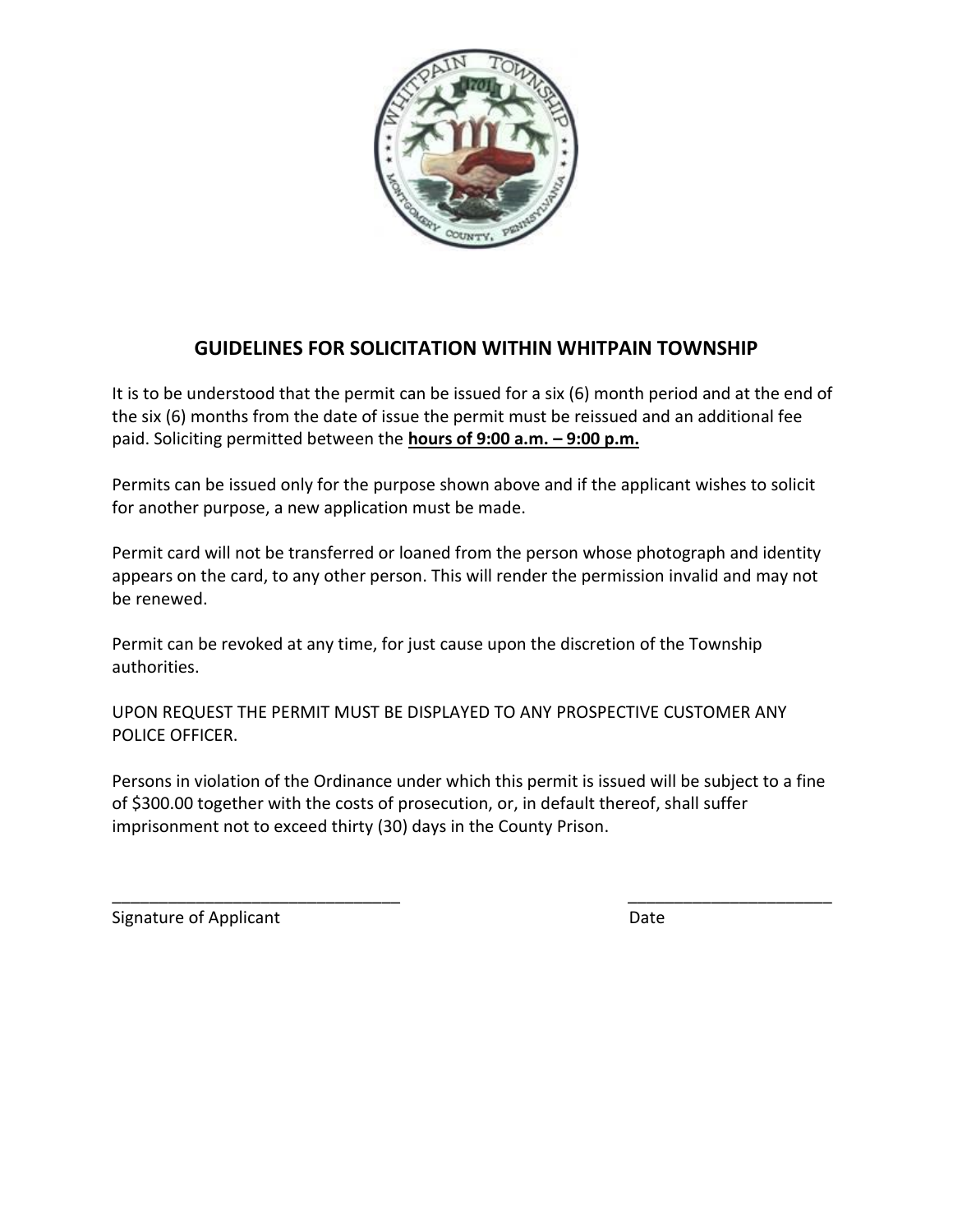

## **APPLICATION FOR PERMIT FOR SOLICITATION**

| <b>Application Information</b> |        |                                                                      | Date:                                                                                                                                                                                                                                                                                                                   |  |  |
|--------------------------------|--------|----------------------------------------------------------------------|-------------------------------------------------------------------------------------------------------------------------------------------------------------------------------------------------------------------------------------------------------------------------------------------------------------------------|--|--|
|                                |        |                                                                      | Date of Birth: <u>______________________</u>                                                                                                                                                                                                                                                                            |  |  |
|                                |        |                                                                      |                                                                                                                                                                                                                                                                                                                         |  |  |
|                                |        | Address at which applicant will receive notices under this ordinance |                                                                                                                                                                                                                                                                                                                         |  |  |
|                                |        |                                                                      |                                                                                                                                                                                                                                                                                                                         |  |  |
|                                |        |                                                                      |                                                                                                                                                                                                                                                                                                                         |  |  |
|                                |        |                                                                      |                                                                                                                                                                                                                                                                                                                         |  |  |
|                                |        |                                                                      |                                                                                                                                                                                                                                                                                                                         |  |  |
|                                |        |                                                                      |                                                                                                                                                                                                                                                                                                                         |  |  |
|                                |        |                                                                      | Has applicant ever been arrested for any crime ______________ If so, explain _________________________________                                                                                                                                                                                                          |  |  |
|                                |        |                                                                      |                                                                                                                                                                                                                                                                                                                         |  |  |
|                                |        |                                                                      | Nature of Business or Activity: <u>contract the contract of Business or Activity:</u><br>Business Name: experience and a series of the series of the series of the series of the series of the series of the series of the series of the series of the series of the series of the series of the series of the series o |  |  |
|                                |        |                                                                      |                                                                                                                                                                                                                                                                                                                         |  |  |
| <b>Vehicle Description</b>     |        |                                                                      |                                                                                                                                                                                                                                                                                                                         |  |  |
|                                | Model: |                                                                      | $\overline{\phantom{a}}$ Color:                                                                                                                                                                                                                                                                                         |  |  |
|                                |        |                                                                      |                                                                                                                                                                                                                                                                                                                         |  |  |
|                                |        |                                                                      |                                                                                                                                                                                                                                                                                                                         |  |  |
|                                |        | <b>Permit Granted</b>                                                | By<br><u> Alexandria de la conte</u>                                                                                                                                                                                                                                                                                    |  |  |
| Signature of Applicant         |        |                                                                      |                                                                                                                                                                                                                                                                                                                         |  |  |
|                                |        |                                                                      | Permit #: ___________________                                                                                                                                                                                                                                                                                           |  |  |